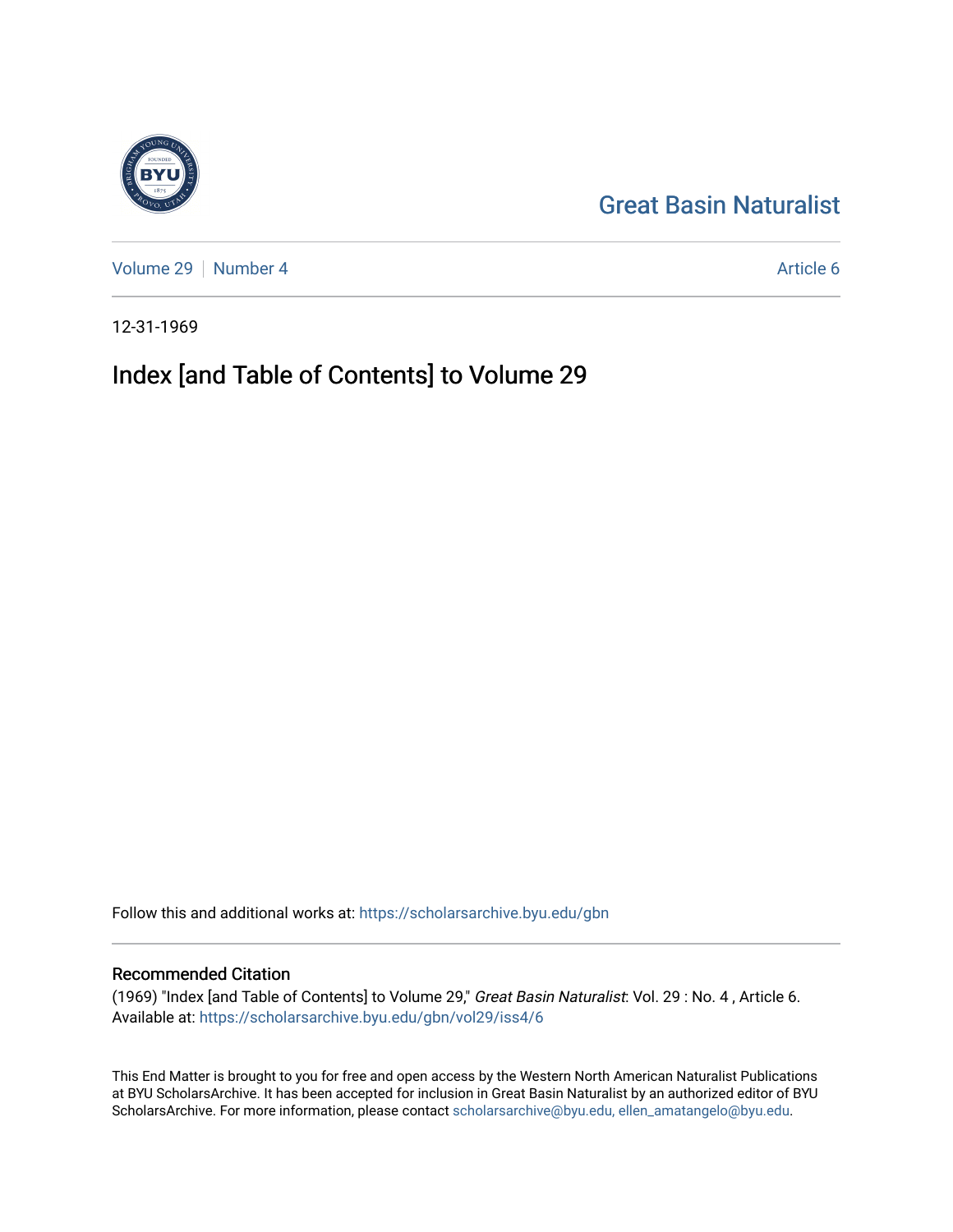# The Great Basin Naturalist

VOLUME XXIX, <sup>1969</sup>

Editor: Vasco M. Tanner Associate Editor: Stephen L. Wood



PUBLISHED AT BRIGHAM YOUNG UNIVERSITY, BY Brigham Young University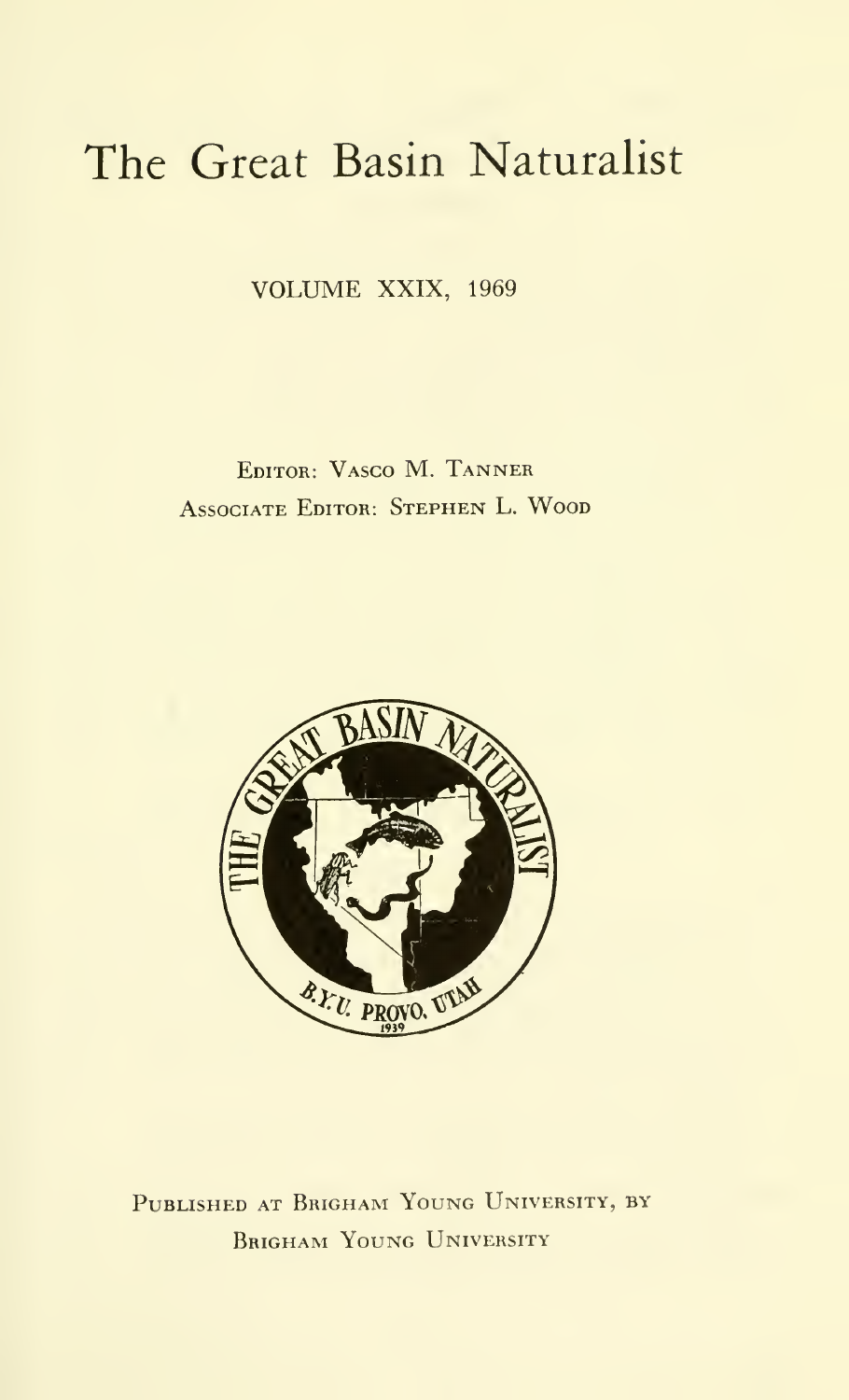### TABLE OF CONTENTS Volume XXIX

#### Number <sup>1</sup> — March 28, <sup>1969</sup>

| Undescribed Species of Nearctic Tipulidae (Diptera), X.                                                                                                               |    |
|-----------------------------------------------------------------------------------------------------------------------------------------------------------------------|----|
| Charles P. Alexander                                                                                                                                                  | 1  |
| The Buprestidae and Cleridae of the Nevada Test Site                                                                                                                  | 11 |
| Bees of the Nevada Test Site. Dorald M. Allred                                                                                                                        | 20 |
| A Note on Geranium richardsonii Fisch. & Trauty. Illus-<br>trated. John W. Van Cott                                                                                   | 25 |
| New Combinations and a New Species of Perennial Cryp-<br>tantha. Illustrated. Larry C. Higgins                                                                        | 28 |
| New Records and Distributional Notes for Reptiles of the<br>Nevada Test Site. Wilmer W. Tanner<br><b>Contractor</b>                                                   | 31 |
| The Efficacy of Haloxon and Thiabendazole as Anthel-<br>mintics Against Gastro-intestinal Nematodes in Sheep.<br>Ferron L. Andersen, Keith H. Hoopes, and J. Carl Fox | 35 |
| NOTE: Lepidoptera of the Nevada Test Site. Dorald M.                                                                                                                  |    |
| Allred<br>NOTE: Wislouchiella planctonica Skvortz (Chlorophyta.                                                                                                       | 42 |
| Volvocales), A New Algal Record for Nevada. James<br>L. Reveal                                                                                                        | 43 |
| NOTE: The Infection of Immature Aquatic Insects by<br>Larval Paragordius (Nematomorpha). David A. White                                                               | 44 |

#### Number <sup>2</sup> — July 31, <sup>1969</sup>

| The Ecology of the Western Spotted Frog, Rana pretiosa                                                      |     |
|-------------------------------------------------------------------------------------------------------------|-----|
| pretiosa Baird and Girard, a Life History Study. Illus-<br>trated. Ronald L. Morris and Wilmer W. Tanner    | 45  |
| Fossil Chelonians, <i>Chrysemys</i> and <i>Clemmys</i> , from the                                           | 82  |
| Notes on the Distribution and Bionomics of Some Idaho<br>Cerambycidae (Coleoptera). William F. Barr and     |     |
|                                                                                                             | 88  |
| Overwintering Phytoseiid Mites in Central Utah Apple<br>Orchards. Illustrated. John W. Leetham and Clive D. |     |
|                                                                                                             | 96  |
| Spiders of the National Reactor Testing Station. Dorald M.                                                  | 105 |
| NOTE: Individual Rodent Movements in Upper Sonoran                                                          |     |
|                                                                                                             | 109 |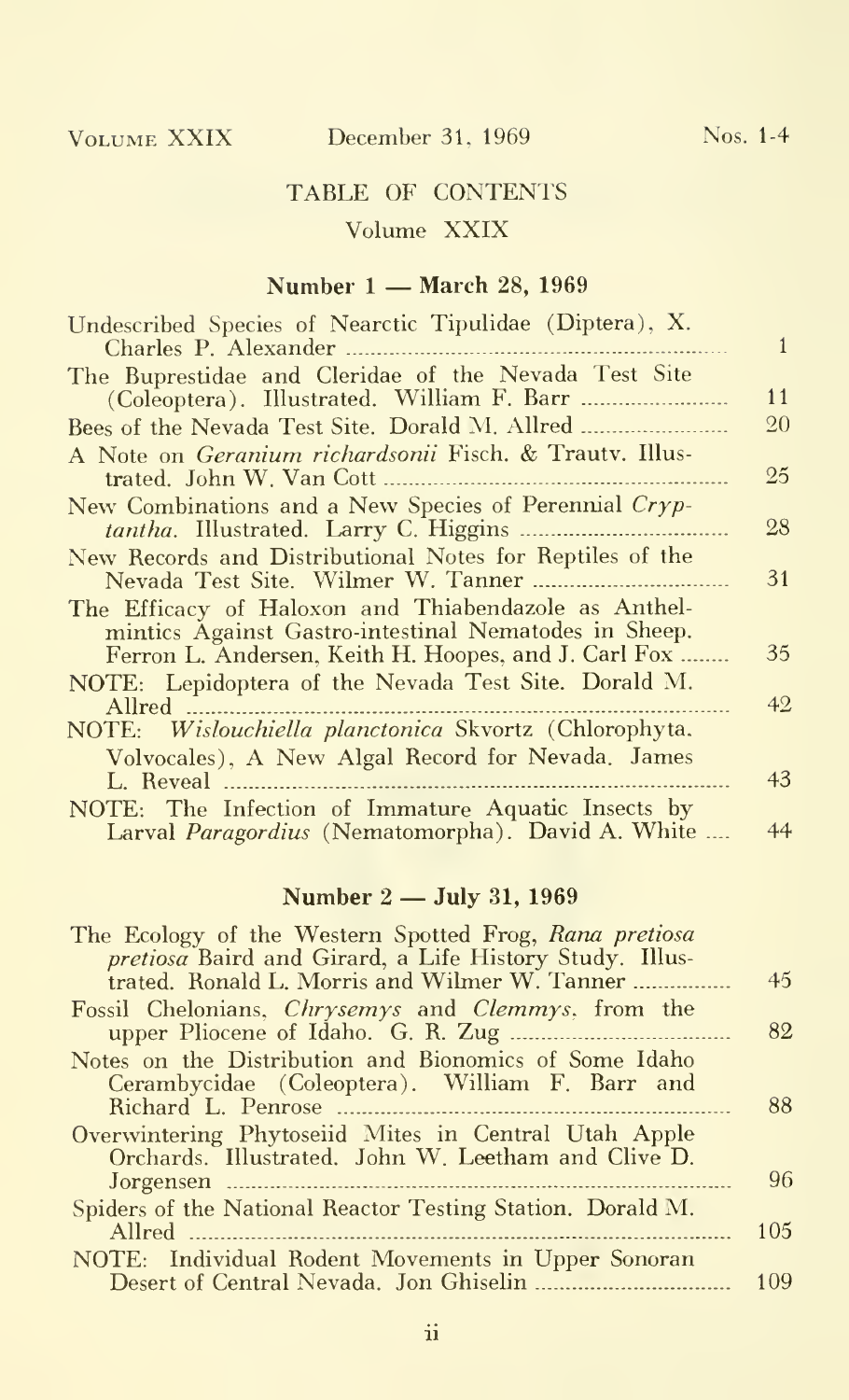| NOTE: An Albino Pacific Tree Frog, <i>Hyla regilla</i> , from<br>Death Valley, California. Fenton R. Kay  111                                                      |     |
|--------------------------------------------------------------------------------------------------------------------------------------------------------------------|-----|
| Number $3$ — September 30, 1969                                                                                                                                    |     |
| New Synonymy and Records of Platypodidae and Scoly-<br>tidae (Coleoptera). Stephen L. Wood.                                                                        | 113 |
| Zoogeographic and Systematic Notes on the Lace Bug Tribe<br>Litadeini, with the Description of the New Genus<br>Stragulotingis (Hemiptera: Tingidae). Illustrated. |     |
| Richard C. Froeschner                                                                                                                                              | 129 |
| A New Species of <i>Oppia</i> from Colorado (Cryptostigmata;                                                                                                       | 133 |
| A New Genus and Species of Oribatid Mite (Acari: Lia-<br>caroidea, Metrioppiidae). Illustrated. Tyler A. Woolley                                                   | 137 |
| A New Species of <i>Liacarus</i> from a Wood Rat Nest (Aca-<br>rina: Cryptostigmata, Liacaridae). Illustrated. Harold                                              |     |
| Invasion of a "Trapped-out" Southern Nevada Habitat by                                                                                                             | 140 |
| Perognathus longimembris. Lester D. Flake and Clive<br>D. Jorgensen                                                                                                | 143 |
| List of the Insect Type Specimens in the Entomological<br>Collection of the Brigham Young University, Provo,                                                       |     |
| Utah, No. III. Vasco M. Tanner and Don R. Harris                                                                                                                   | 150 |
| Studies on Raptor Mortality in Western Utah. David H.<br>Ellis, Dwight G. Smith, and Joseph R. Murphy                                                              | 165 |

## Number <sup>4</sup> — December 31, <sup>1969</sup>

| Qualitative Behavior of a Pupfish (Cyprinodon atrorus)     |     |
|------------------------------------------------------------|-----|
| in Differing Environments. Illustrated. Murray Itz-        |     |
|                                                            |     |
| Does Vireo gilvus swainsonii Occur in Utah? Gary L.        |     |
| Worthen Matthews 2014                                      | 181 |
| List of Insect Type Specimens in the Entomological Collec- |     |
| tion of the Brigham Young University, Provo, Utah,         |     |
|                                                            | 183 |
|                                                            | 206 |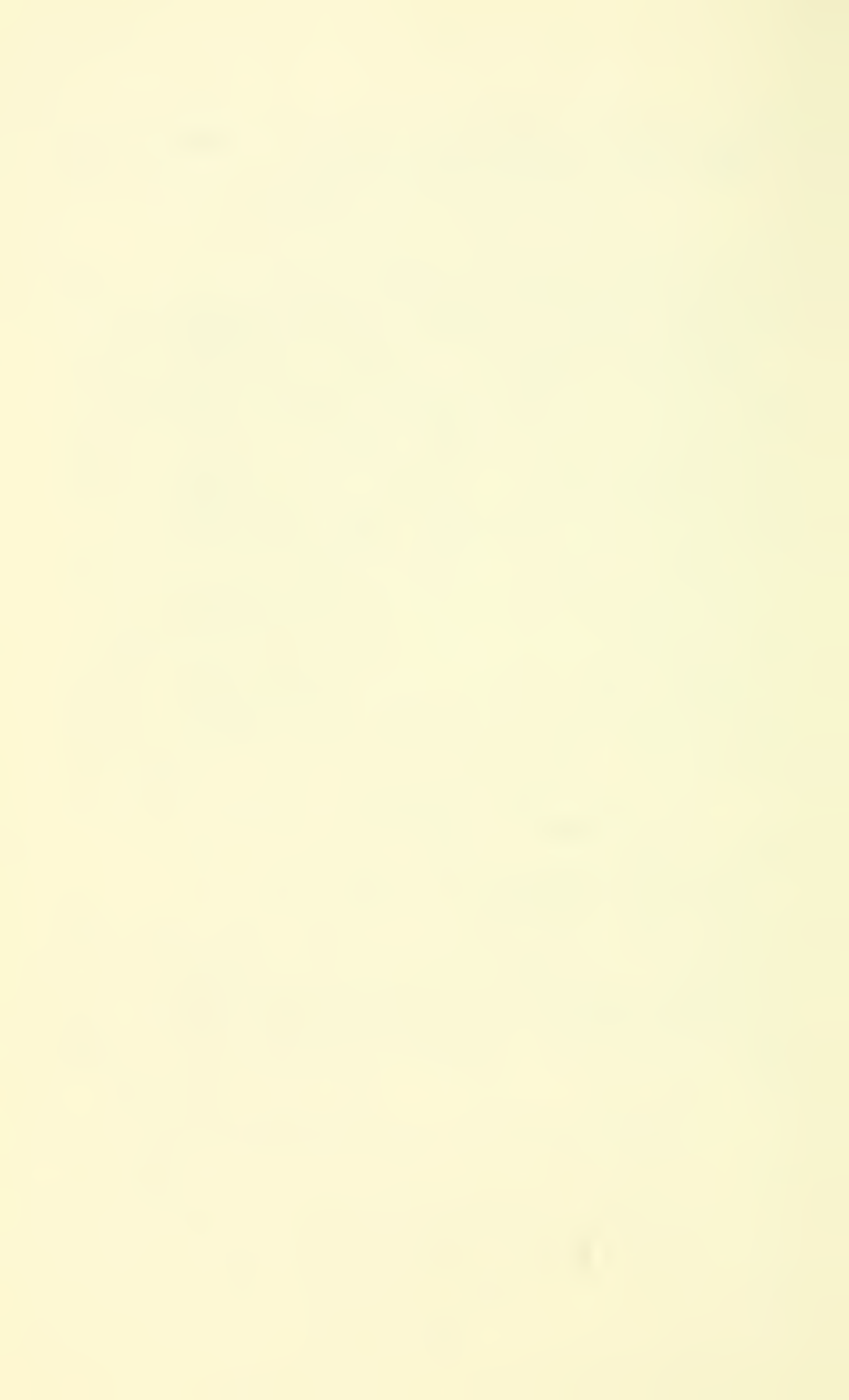The new genera, species, and varieties in this volume appear in bold type in this index.

- A New Genus and Species of Ori batid Mite (Acari: Liacaroidea, Metrioppiidae), p. 137.
- A New Species of Liacarus from <sup>a</sup> Wood Rat Nest (Acarina: Cryptostigmata, Liacaridae), p. 140.
- A New Species of Oppia from Colo rado (Cryptostigmata; Oppiidae), p. 133.
- A Note on Geranium richardsonii Fisch. & Trautv., p. 25.
- Acmaeodera diffusa, p. 13.
- Alexander, Charles P., Article by, p. 1.
- AUred, Dorald M., Articles by, pp. 20, 42, 105.
- An Albino Pacific Tree Frog, Hyla regilla, from Death Valley, Cali fornia, p. 111.
- Andersen, Ferron L., Keith H. Hoopes, and J. Carl Fox, Article by, p. 35.
- Barr, WiUiam F., Article by, p. 11.
- Barr, William F., and Richard L. Penrose, Article by, p. 88.
- Bees of the Nevada Test Site, p. 20.
- Chramesus minulus, p. 126.
- Chramesus vitiosus, p. 125.
- Cryptantha shackletteana, p. 28.
- Cryptantha subgenus Oreocarya (Greene) stat. nov., p. 30.
- Does Vireo gilvus swainsonii Occur in Utah?, p. 181.
- Ellis, David H., Dwight G. Smith, and Joseph R. Murphy, Article by, p. 165.
- Flake, Lester D., and Clive D. Jor gensen, Article by, p. 143.
- Fossil Chelonians, Chrysemys and Clemmys, from the Upper Plio cene of Idaho, p. 82.
- Fox, Carl J., Ferron L. Andersen, and Keith H. Hoopes, Article by, p. 35.
- Froeschner, Richard C, Article by, p. 129.

Ghiselin, Jon, Article by, p. 109.

- Gonomyia (Odiocera) persimplex, p. 9.
- Harris, Don R., and Vasco M. Tanner, Articles by, pp. 150, 183.
- Higgins, Harold G., and Tyler A. Woolley, Article by, p. 140.
- Higgins, Larry C, Article by, p. 28.
- Hoopes, Keith H., Ferron L. Andersen, and J. Carl Fox, Article by, p. 35.
- Individual Rodent Movements in Upper Sonoran Desert of Central Nevada, p. 109.
- Invasion of a "Trapped-Out" South ern Nevada Habitat by Perognathus longimembris, p. 143.
- Itzkowitz, Murray, and W. L. Minckley, Article by, p. 169.
- Jorgensen, Clive D., and John W. Leetham, Article by, p. 96.
- Jorgensen, Clive D., and Lester D. Flake, Article by, p. 143.
- Kay, Fenton R., Article by, p. 111.
- Leetham, John W., and Clive D. Jor gensen, Article by, p. 96.
- Lepidoptera of the Nevada Test Site, p. 42.
- Liacarus lectronus, p. 140.
- List of the Insect Type Specimens in the Entomological Collection of the Brigham Young University, Provo, Utah, No. Ill, p. 150.
- List of the Insect Type Specimens in the Entomological Collection of the Brigham Young University, Provo, Utah, No. IV, p. 183.
- Metapyroppia doratosa, p. 137.
- Metapyroppia, n. gen., p. 137.
- Minckley, W. L., and Murray Itz kowitz, Article by, p. 169.
- Morris, Ronald L., and Wilmer W. Tanner, Article by, p. 45.
- Murphy, Joseph R., David H. Ellis, and Dwight G. Smith, Article by, p. 165.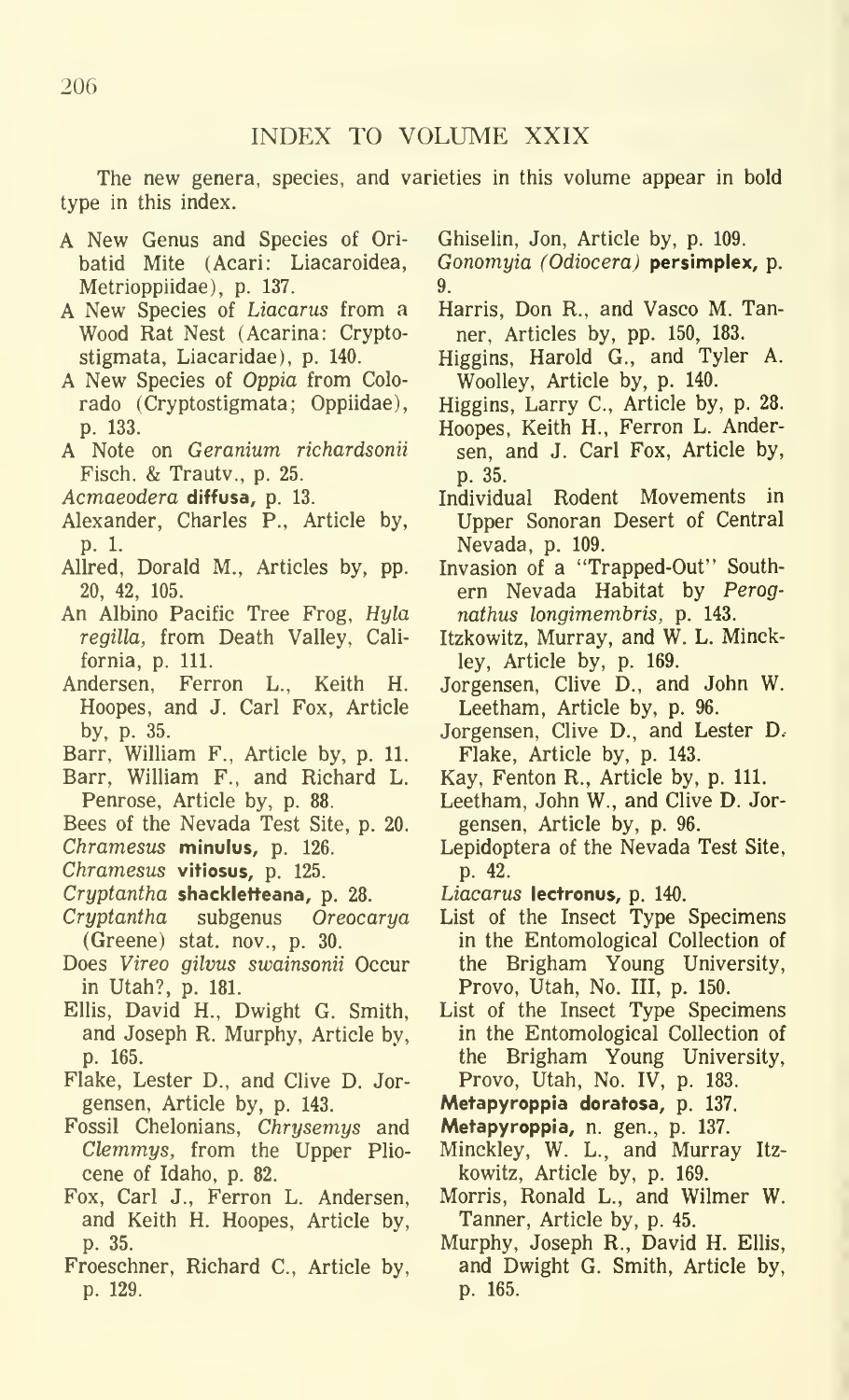- New Combinations and a New Species of Perennial Cryptantha, p. 28.
- New Records and Distributional Notes for Reptiles of the Nevada Test Site, p. 31.
- New Synonymy and Records of Platypodidae and Scolytidae (Coleoptera), p. 113.
- Notes on the Distribution and Bio nomics of Some Idaho Cerambycidae (Coleoptera), p. 88.
- Oppia coloradensis, p. 133.
- Overwintering Phytoseiid Mites in Central Utah Apple Orchards, p. 96.
- Penrose, Richard L., and William F. Barr, Article by, p. 88.
- Phloeotribus destructor, p. 124.
- Phloeotribus furvus, p. 124.
- Phloeotribus quercinus, p. 123.
- Pseudohylesinus pini, p. 122.
- Qualitative Behavior of a Pupfish (Cyprinodon atrorus) in Differing Environments, p. 169.
- Smith, Dwight G., David H. Ellis, and Joseph R. Murphy, Article by, p. 165.
- Spiders of the National Reactor Testing Station, p. 105.
- Stragulotingis, n. gen., p. 130.
- Studies on Raptor Mortality in Western Utah, p. 165.
- Tanner, Vasco M., and Don. R. Harris, Articles by, pp. 150, 183.
- Tanner, Wilmer W., Article by, p. 31.
- Tanner, Wilmer W., and Ronald L. Morris, Article by, p. 45.
- The Buprestidae and Cleridae of the

Nevada Test Site (Coleoptera), p. 11.

- The Ecology of the Western Spotted Frog, Rana pretiosa pretiosa Baird and Girard, A Life History Study, p. 45.
- Efficacy of Haloxon and Thiabendazole as Anthelmintics Against Gastro-Intestinal Nematodes in Sheep, p. 35.
- The Infection of Immature Aquatic Insects by Larval Paragordius (Nematomorpha)
- Tipula (Arctotipula) denali, p. 2.
- Tipula (Arctotipula) epios, p. 3.
- Tipula (Arctotipula) mckinleyana, p. 4.
- Tipula (Eremotipula) eurystyla, p. 8.
- Tipula (Platytipula) knowltoniana, p. 5.
- Tipula (Sinotipulaj denningi, p. 7.
- Undescribed Species of Nearctic Tipulidae (Diptera), X, p. 1.
- Van Cott, John W.. Article by. p. 25.
- Wislouchiella planctonica Skvortz (Chlorophyta, Volvocales), A New Algal Record for Nevada, p. 43.
- Wood, Stephen L., Article by. p. 113.
- Woolley, Tyler A., Articles by, pp. 133, 137.
- Woolley, Tyler A., and Harold G. Higgins, Article by, p. 140.
- Worthen, Gary L., Article by. p. 181
- Zoogeographic and Systematic Notes on the Lace Bug Tribe Litadeini, with the Description of the New Genus Stragulotingis (Hemiptera: Tingidae). p. 129.
- Zug, G. R., Article bv, p. 82.